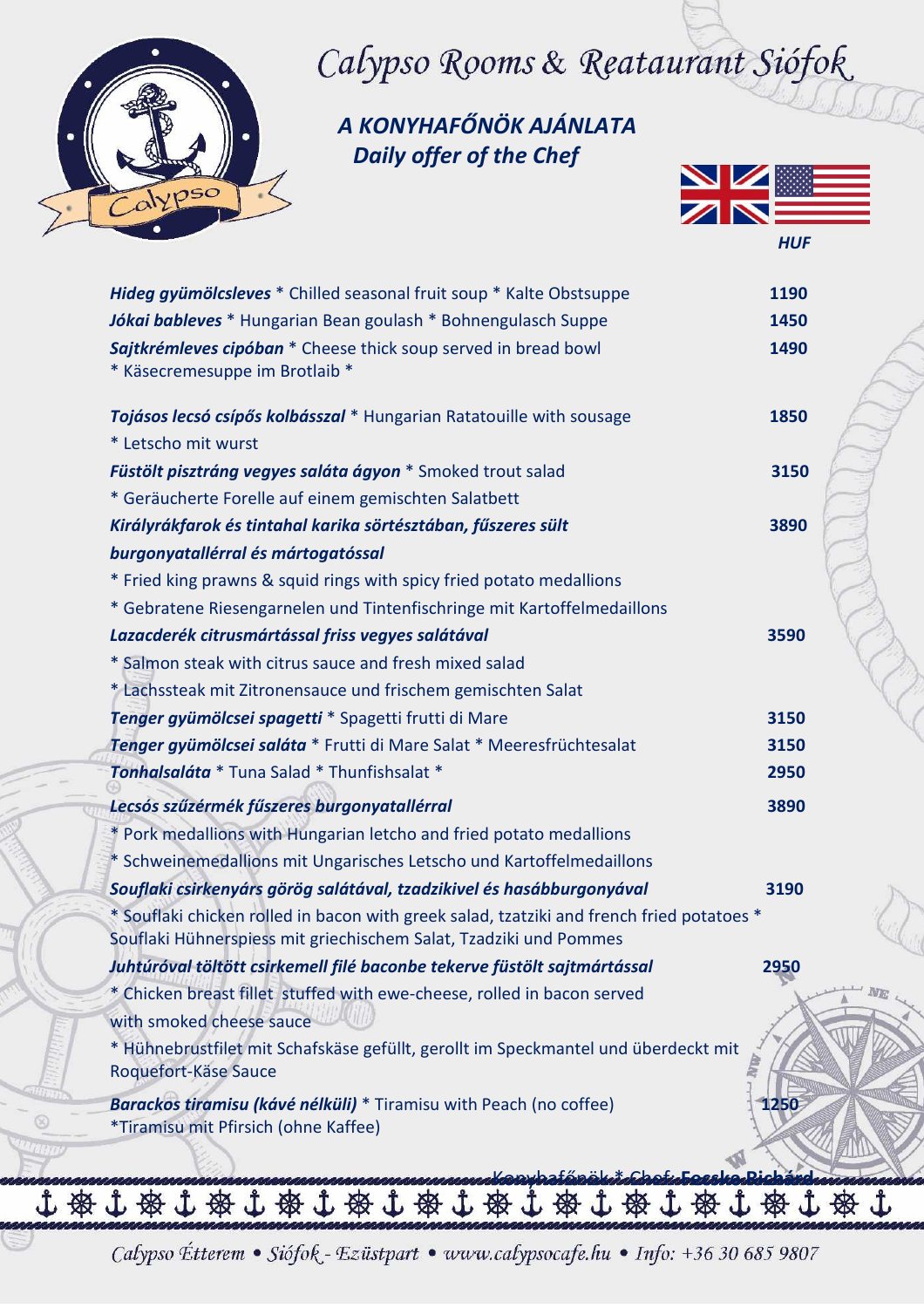## Calypso Rooms & Reataurant Siófok



 $\circledcirc$ 

#### **A'la carte menü**



#### **Breakfast 9 00 -12 00**

| Scrambled Eggs (4 Eggs)                                                | 950 Ft             |
|------------------------------------------------------------------------|--------------------|
| + Mushroom, Onion, Paprika, Tomato, cheese, ham or bacon               | 150 Ft/ $ear$ each |
| Ham & Eggs (4 Eggs)                                                    | 1 150 Ft           |
| Frankfurter Sousage (3 pieces) with mustard                            | 1 150 Ft           |
| French toast (3 pieces) with tomato                                    | 950 Ft             |
| Continental breakfast (ham, salami, sausage, cheese, vegatebles,       |                    |
| butter, hungarian paprika & cottage cheese)                            | 1 590 Ft           |
| Mixed vegetable as a sidedish (paprika, tomato, cucumber)              | 690 Ft             |
|                                                                        |                    |
| <b>Appetizers and Salads</b>                                           |                    |
|                                                                        |                    |
| Steak tartare (120 gr.) with tomato, paprika, onion, served with toast | 3 890 Ft           |
| Breaded stuffed mushroom stuffed with ewe sheep cheese served with     |                    |
| tartare sauce                                                          | 1890 Ft            |
| Baked emmental cheese served w/ tartare sauce                          | 1790 Ft            |
| Baked brie served with blueberry jam                                   | 1890 Ft            |
| Grilled goat cheese with fresh salad                                   | 2 890 Ft           |
| Calypso mixed appetizers (stuffed chive cream cheese and mix salad     |                    |
| with tomatoes, mozzarella, eggplant cream, feta cheese stuffed         |                    |
| peppers, olives and dried tomatoes)                                    | 2 590 Ft           |
| Mozzarella Caprese (Mozarella with tomato, fresh salat and olive)      | 1850 Ft            |
| Ceasar salad with grilled chicken breast                               | 2 650 Ft           |
| Ceasar salad with king prawns                                          | 2 890 Ft           |
| Arugula Salad (arugula, tomato, olive, mozzarella & feta cheese) with  |                    |
| grilled chicken breast                                                 | 2 650 Ft           |
| Greek salad (home made salat, cucumber, olives, tomatoes, onions,      |                    |
| feta cheese)                                                           | 1850 Ft            |
|                                                                        |                    |
| Hot & cold soups / Daily offer                                         |                    |
| <b>Ballitt</b>                                                         |                    |
| Meat soup with vegetables                                              | 1 150 Ft           |
| Goulash soup                                                           | 1 390 Ft           |
| Cream of garlic soup with cheese, served in bread bowl                 | 1390 Ft            |
| Hungarian turkey ragout soup with tarragon                             | 1 290 Ft           |
| <b>Chilled Apricot creme soup</b>                                      | 1 190 Ft           |
| Chilled Strawberry soup with vanilla ice-cream                         | 190 Ft             |
|                                                                        |                    |
|                                                                        |                    |

Calypso Étterem · Siófok - Ezüstpart · www.calypsocafe.hu · Info: +36 30 685 9807

小资小资小资小资小资小资小资产资本办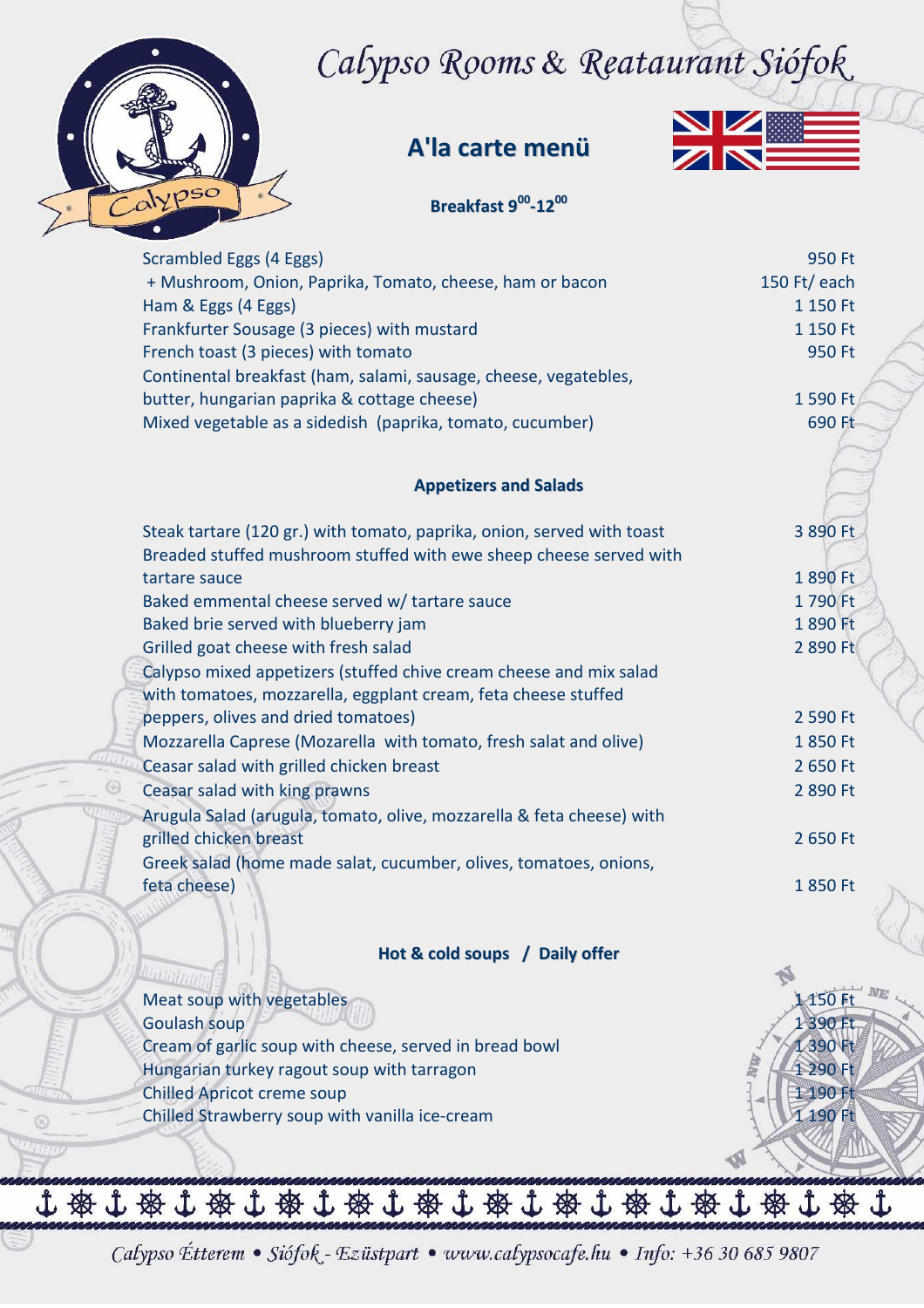### Calypso Rooms & Reataurant Siófok



 $\circledcirc$ 

#### **Fish**

| Catfish stew with cottage cheese dumplings                                                | 2 890 Ft    |
|-------------------------------------------------------------------------------------------|-------------|
| Fried Fish (Hekk)<br>$\overline{\rho}$ so                                                 | 1950 Ft     |
| Fried calamari served with fresh salat                                                    | 2 390 Ft    |
| Almond crusted catfish with creamy garlic sauce and                                       |             |
| fresh salat topped with mozzarella                                                        | 3 890 Ft    |
| King prawn in soy sauce and fresh salat (14 pieces)                                       | 3 890 Ft    |
| Grilled trout with cream spinach, serwed with steak                                       |             |
| potatoes                                                                                  | 3 390 Ft    |
| <b>Pasta</b>                                                                              |             |
| Spaghetti Bolognese                                                                       | 2 250 Ft    |
|                                                                                           | 2650Ft      |
| Calypso Penne /with spicy creamy tomato sauce, chicken breast/                            | 2 690 Ft    |
| Tagliatelle with spinach and chicken in a cream sauce                                     |             |
| Tagliatelle with spinach and king Prawn in a cream sauce                                  | 2 890 Ft    |
| Oven-baked 'Sztrapacska' (noodles from pasta with potatoes) with                          |             |
| sheep-cheese                                                                              | 2 250 Ft    |
| <b>Meat &amp; Grill</b>                                                                   |             |
|                                                                                           |             |
| Steaks from the grill of various meats, served with gravy sauce, steak potatoes and fresh |             |
| mixed salad                                                                               |             |
|                                                                                           |             |
| * Grilled chicken                                                                         | 3 290 Ft    |
| * Pork medallions                                                                         | 3 490 Ft    |
| * Pork chop marinated in garlic sauce                                                     | 3 290 Ft    |
| * Calypso mixed lava grill for one person                                                 | 3 490 Ft    |
| * Calypso mixed lava grill for two person                                                 | 6 290 Ft    |
|                                                                                           |             |
| Gyros platte with greek salat and french fries                                            | 2 350 Ft    |
| <b>Breaded Chicken cutlet</b>                                                             | 1890 Ft     |
| Grilled chicken "Caprese" served with grill cheese and grilled tomato                     | 2 450 Ft    |
| Calypso fried chicken breast served with grilled peach & brie                             | 2 450 Ft    |
| Breaded pork chop (Wiener Schnitzel)                                                      | 1 990 Ft    |
| Breaded pork chop with fried onion rings                                                  | 2 350 Ft    |
| Breaded pork chop with Spaghetti Bolognese                                                | 2 590 Ft    |
| Medallions of pork wrapped in bacon served with mushroom sauce                            |             |
| and au gratin potatoes                                                                    | 3 290 Ft NE |
| Steak with red onion chutney                                                              | 4 990 Ft    |
| Steak with green pepper sauce or mushroom sauce                                           | 4 990 Ft    |
| Beef stew with noodels                                                                    | 2 590 Ft    |
|                                                                                           |             |
|                                                                                           |             |
|                                                                                           |             |
|                                                                                           |             |
|                                                                                           |             |

Calypso Étterem · Siófok - Ezüstpart · www.calypsocafe.hu · Info: +36 30 685 9807

小安小安小安小安小安小安小安小安小安小安小安小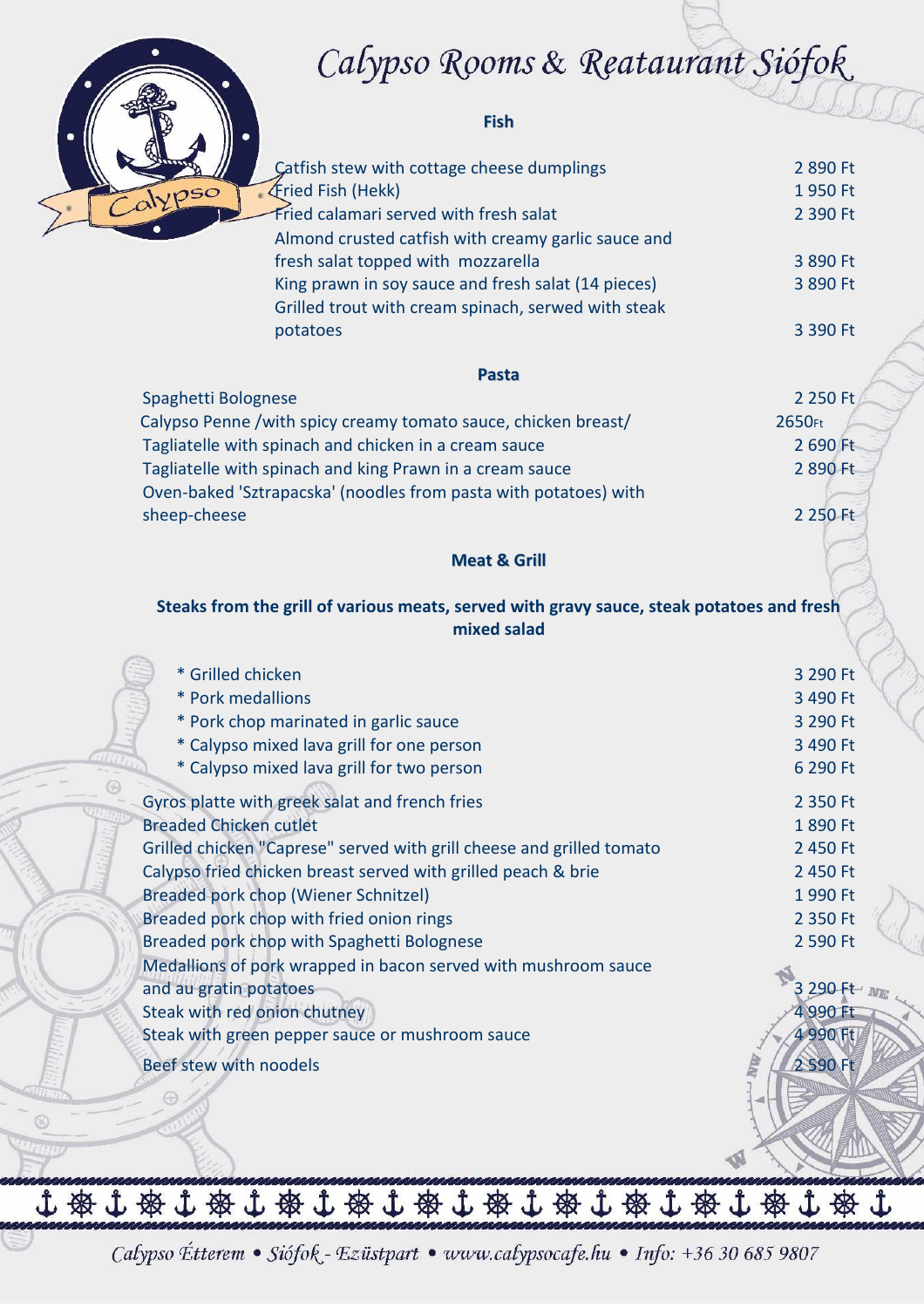# Calypso Rooms & Reataurant Siófok

| ৴┸                                                                   |                             |
|----------------------------------------------------------------------|-----------------------------|
|                                                                      |                             |
| <b>Garnish - side dishes</b>                                         |                             |
| French fries / Steak fries / Jasmine rice / Gratin potatoes          | 650 Ft                      |
| Large french fries                                                   | 850 Ft                      |
| Calypso<br>Green salad<br>(available only as a side dish)            | 850 Ft                      |
| House salad<br>(available only as a side dish)                       | 850 Ft                      |
| Kids menu /only for Kinds/                                           |                             |
| Breaded Chicken fillet with french fries                             | 1450 Ft                     |
| Chicken breast with rice                                             | 1450 Ft                     |
| Spaghetti Bolognese                                                  | 1450 Ft                     |
| Baked emmental cheese served with tartare sauce and french fries     | 1 450 Ft                    |
| <b>Salads, pickles and dressings</b>                                 |                             |
| Pickled tomatoes / Cucumber salad / Cabbage salad/ Sauerkraut        | 650 Ft                      |
| Sweet and sour cucumber                                              | 650 Ft                      |
| Ketchup, Mustard, Mayonnaise, Joghurt dressing (Garlic, Dill, Hot)   | 150 Ft                      |
| Green pepper dressing, Mushroom sauce                                | <b>580 Ft</b>               |
| <b>Desserts</b>                                                      |                             |
| Chocolate brownie with vanilla ice cream and red fruit sauce         | 1 250 Ft                    |
| "Somlói" dumplings with walnut ice, whipped cream and chocolate      |                             |
| sauce                                                                | 1 250 Ft                    |
| Cottage cheese dumplings with sugar and sour cream                   | 1 250 Ft                    |
| Chilled vanilla soup served with sweet eggwhites clouds              | 950 Ft                      |
| <b>Pancake</b>                                                       |                             |
| Pancake with -cocoa, or -cinnamon, -apricot jam                      | 280 Ft / each               |
| Pancake with -sweet cottage cheese                                   | 350 Ft / each               |
| Pancake with nutella                                                 | 390 Ft / each               |
| Pancake Gundel style (walnut pancakes with chocolate sauce) / 1 pair | 950 Ft                      |
|                                                                      |                             |
| <b>Langos</b>                                                        |                             |
| Langos                                                               | 840 Ft                      |
| + garlic 100Ft ) + cheese 150Ft, + sour cream 150Ft, + bacon 250Ft   |                             |
|                                                                      |                             |
| Hamburger menü                                                       |                             |
| Hamburger with french fries and Ketchup                              | 1650 Ft                     |
| Cheeseburger with french fries and Ketchup                           | 1850 Ft                     |
| Home made giant beef burger with french fries and Ketchup            | 150 F                       |
|                                                                      |                             |
|                                                                      | <b>Chef: Fecske Richárd</b> |
|                                                                      |                             |
| Valid from 07.07.2019.                                               |                             |
|                                                                      |                             |
|                                                                      |                             |
| 小路小路小路小路小路小路小路的小路小路小站                                                |                             |
|                                                                      |                             |

Calypso Étterem · Siófok - Ezüstpart · www.calypsocafe.hu · Info: +36 30 685 9807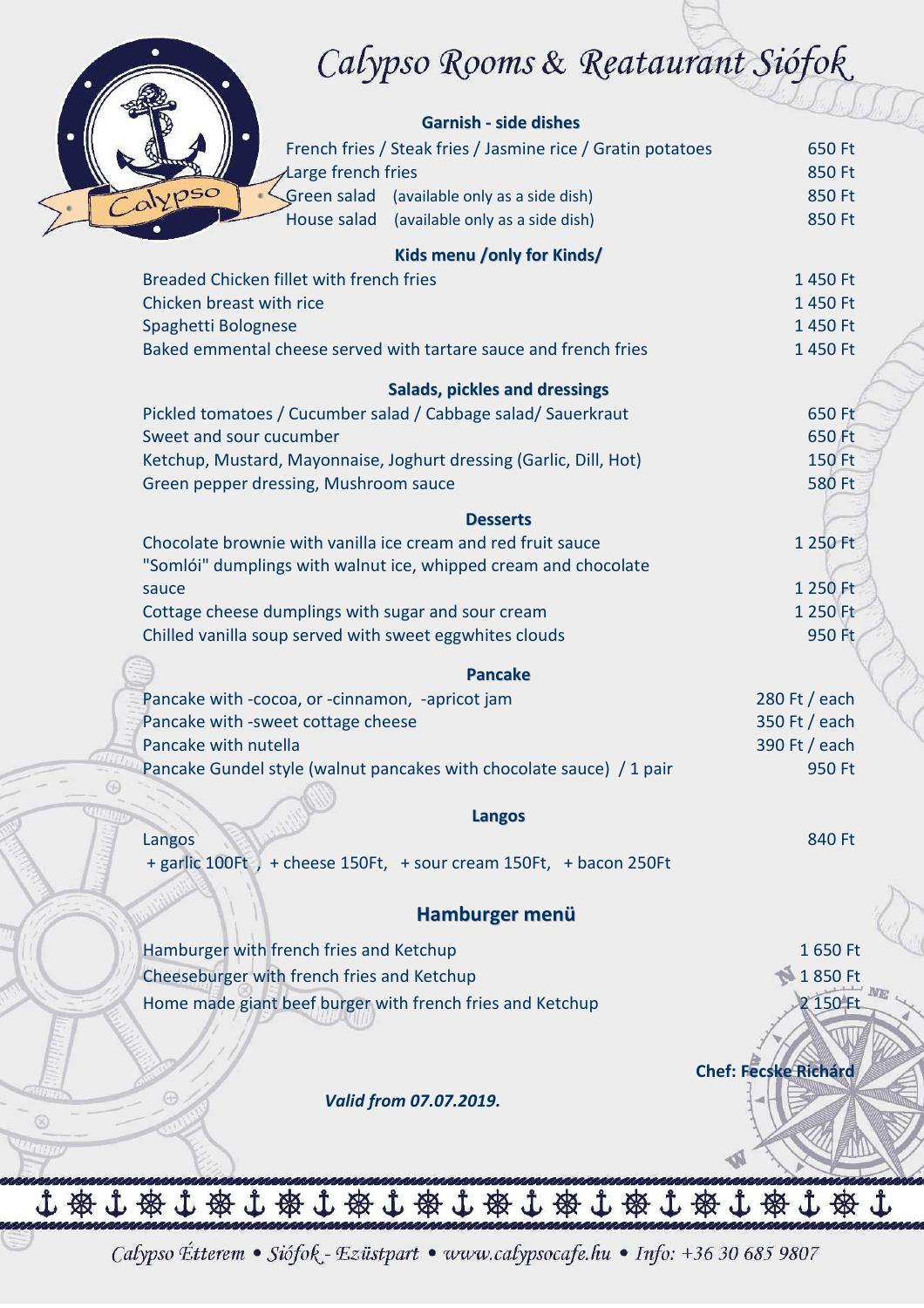

 $\circledR$ 

Calypso Rooms & Reataurant Siófok



**Margherita............................................................... 1 650 Ft**  paradicsomszósz, mozzarella sajt, paradicsom szeletek tomato sauce, mozzarella cheese, Tomato • Tomatensauce, Mozzarella, Tomaten

| paradicsomszósz, mozzarella, gépsonka · .tomato sauce, mozzarella, ham · Tomatensauce,<br>Mozzarella, Schinken                                                      |
|---------------------------------------------------------------------------------------------------------------------------------------------------------------------|
| Prosciutto e funghi                                                                                                                                                 |
| paradicsomszósz, mozzarella, gépsonka, gomba                                                                                                                        |
| tomato sauce, mozzarella, ham, mushroom · Tomatensauce, Mozzarella, Schinken, Pilze                                                                                 |
|                                                                                                                                                                     |
| paradicsomszósz, mozzarella, gépsonka, gomba, kukorica                                                                                                              |
| mozzarella, ham, mushroom, corn · Mozzarella, Schinken, Pilze, Mais                                                                                                 |
|                                                                                                                                                                     |
| mozzarella, pármai sonka, ruccola · .mozzarella, parma ham, ruccola · Mozzarella, Parma Schinken,<br>Ruccola                                                        |
|                                                                                                                                                                     |
| paradicsomszósz, mozzarella, gépsonka, kukorica                                                                                                                     |
| tomato sauce, mozzarella, ham, corn · Tomatensauce, Mozzarella, Schinken, Mais                                                                                      |
|                                                                                                                                                                     |
| paradicsomszósz, mozzarella, sonka, ananász                                                                                                                         |
| tomato sauce, mozzarella, ham, pineapple · Tomatensauce, Mozzarella, Schinken, Ananas                                                                               |
|                                                                                                                                                                     |
| paradicsomszósz, mozzarella, sonka, gomba, kukorica, bacon, tükörtojás                                                                                              |
| tomato sauce, mozzarella, ham, mushroom, corn, bacon, fried eggs                                                                                                    |
| Tomatensauce, Mozzarella, Schinken, Pilze, Mais, Bacon, Spiegelei                                                                                                   |
|                                                                                                                                                                     |
| paradicsomszósz, mozzarella, szalámi · tomato sauce, mozzarella, salami · Tomatensauce,                                                                             |
|                                                                                                                                                                     |
| Mozzarella, Salami                                                                                                                                                  |
|                                                                                                                                                                     |
| paradicsomszósz, sonka, szalámi, hagyma, hegyes erős paprika, paradicsom szeletek, reszelt                                                                          |
| mozzarella sajt                                                                                                                                                     |
| tomato sauce, mozzarella, ham, salami, onion, hot pepper, tomato slices                                                                                             |
| Tomatensauce, Mozzarella, gekochter Schinken, Salami, Zwiebeln, scharfe Paprika, Tomaten                                                                            |
|                                                                                                                                                                     |
| paradicsomszósz, füstölt sajt, márványsajt, parmezán, mozzarella<br>tomato sauce, smoked cheese, roquefort cheese, parmesan, mozzarella • Tomatensauce, Vier Sorten |
| Käse New York                                                                                                                                                       |
|                                                                                                                                                                     |
| paradicsomszósz, mozzarella, sonka, szalámi, füstölt sajt, bacon, pepperoni                                                                                         |
| tomato sauce, mozzarella, ham, salami, smoked cheese, bacon, pepperoni                                                                                              |
| Tomatensauce, Mozzarella, Schinken, Salami, geräucherter Käse, Bacon, Pepperoni                                                                                     |
| 1950 Ft<br>Diavolo /ördög pizza/.                                                                                                                                   |
| paradicsomszósz, mozzarella, csípős szalámi, erős pepperoni                                                                                                         |
| tomato sauce, mozzarella, hot salami, pepper, chili · Tomatensauce, Mozzarella, scharfe Salami,                                                                     |
| Pepperoni                                                                                                                                                           |
| 1990 Ft<br><b>Bolognese</b>                                                                                                                                         |
| paradicsomszósz, mozzarella, bolognai húsos ragu                                                                                                                    |
| tomato sauce, mozzarella, bolognese ragout, minced meat · Tomatensauce, Mozzarella, Bolognese<br>Ragout                                                             |
|                                                                                                                                                                     |
|                                                                                                                                                                     |

Calypso Étterem · Siófok - Ezüstpart · www.calypsocafe.hu · Info: +36 30 685 9807